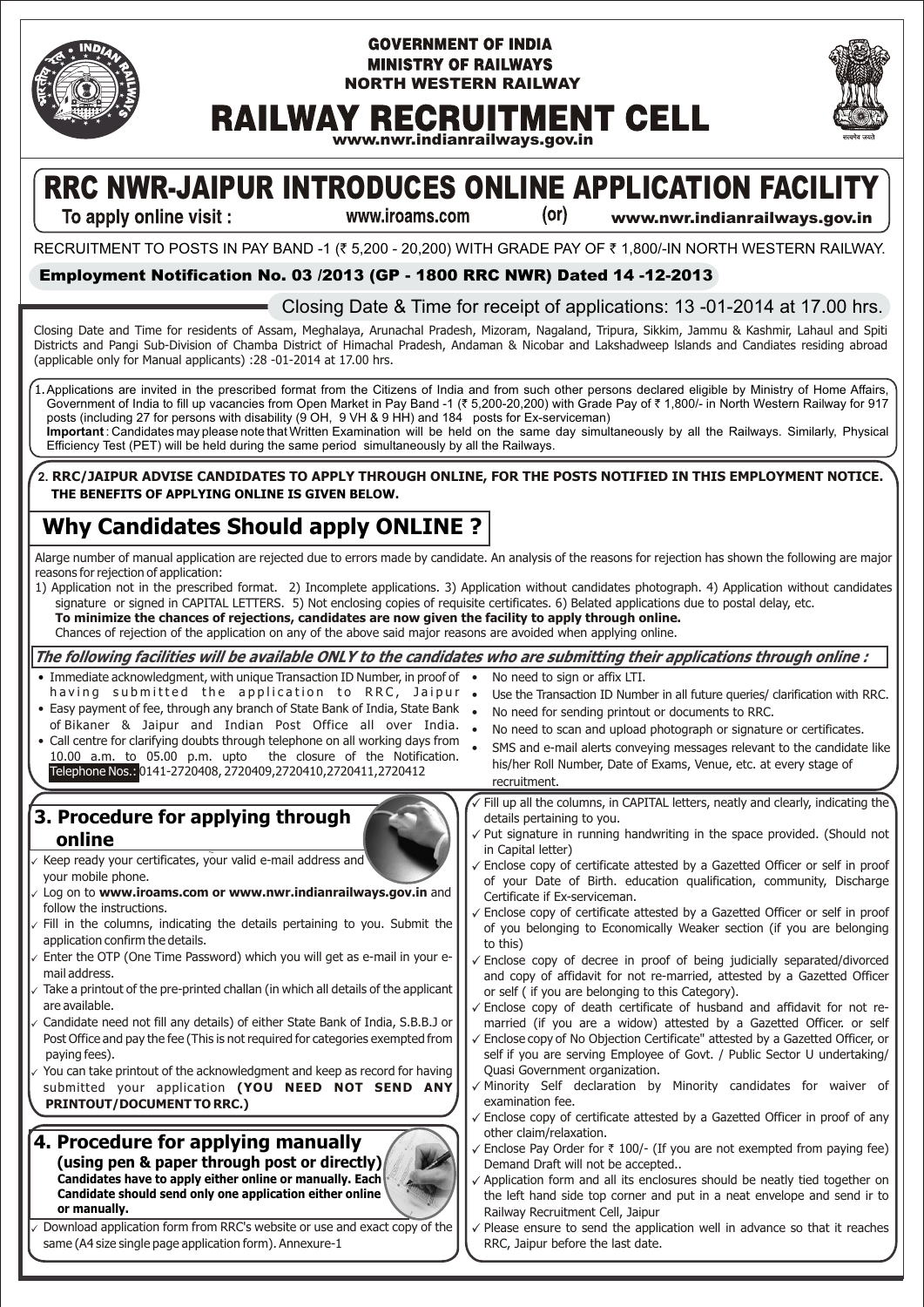- Applications received at RRC, Jaipur after the last date of submission of application will not be considered and will be rejected.
- 4.1 **ONLY ONE APPLICATION :** Candidates have to apply either online or manually. Each candidate should send only one application either online or manually. Candidates submitting multiple applications will not be considered. Even if such a candidate gets selected inadvertently, he/she will not be offered appointment later on.
- 4.2 Application completed in all respect along with the all required enclosures shall be sent in a cover subscribed as under in BOLD CAPITAL LETTERS. "APPLICATION FOR RECRUITMENT TO POSTS IN PAY BAND-1 WITH GRADE PAY OF ` 1,800/- IN NORTH WESTERN RAILWAY by ordinary post. so as to reach the following address on or

before the closing date indicated in the notification - " The Assistant Personnel Officer/ Recruitment, Railway Recruitment Cell, Durgapura Railway Station, Jaipur - 302018. One cover should contain only one application form. Filled in applications can also be dropped directly in the box kept in the Office premises of RRC/Jaipur at the above mentioned address on or before the closing date :

4.3 Invaild application : Candidates must ensure that their application is complete in all respects.

- Applications which suffer from any of the following deficiencies will be summarily rejected :
- (a) Application not in the prescribed format/missing columns.
- (b) Incomplete or illegible applications.
- (c) Applications Unsigned/Signed in capital letters.
- (d) Applications of under-aged or over-aged candidates.
- (e) Applications without attested copies of documents as mentioned in Para 4 above.
- (g) Applications received before the date of Employment Notice and after the closing date and time.
- (h) Applications of the candidates who have not remitted the examination fee or remitted the fee in any mode other than IPO (other than those who are exempted).
- (i) Submitting more than one Application.

|        | <b>HEATH THE</b><br><b>5.) Details of Vacancies being Notified</b> |                                          |           |            |           |           |              |                            |                                        |
|--------|--------------------------------------------------------------------|------------------------------------------|-----------|------------|-----------|-----------|--------------|----------------------------|----------------------------------------|
| SL.No. | Name of the Post                                                   | <b>Department</b>                        | <b>UR</b> | <b>OBC</b> | <b>SC</b> | <b>ST</b> | <b>TOTAL</b> | Medical<br><b>Standard</b> | <b>SUB CATEGORY FOR PWD</b>            |
|        | Trackman                                                           | Engineering                              | 214       | 114        | 63        | 32        | 423          | <b>B1</b>                  | <b>NA</b>                              |
| 2      | Traffic Khallasi/Points man                                        | Operating                                | 58        | 32         | 18        | q         | 117          | A2                         | <b>NA</b>                              |
| 3      | Gate Man                                                           | Operating/Engineering                    |           |            |           |           |              | A <sub>3</sub>             | <b>NA</b>                              |
| 4      | Helper/Khallasi                                                    | S&T/Electrical/ Mechanical               | 101       | 54         | 30        | 15        | 200          | <b>B1</b>                  | $ $ OH (OA, BL, OL), VH (LV), HH $ $   |
| 5      | Helper/Khallasi/Safaiwala/H.A.                                     | Mechanical workshop Stores, (Safaiwala & | 87        | 46         | 25        | 13        | 171          | C1                         | $ $ OH (OA, BL, OL), VH (LV, B),<br>HH |
|        |                                                                    | <b>TOTAL</b>                             | 463       | 248        | 137       | 69        | 917          |                            |                                        |

Note : (i) Out of total 917 Posts, 184 are reserved for Ex-Servicemen and 27 posts for persons with disability (9 OH, 9 VH & 9 HH). (ii) The number of posts indicated is provisional and may undergo change, subject to exigencies.

(iii) Abbreviations : OH-Orthopedically Handicapped, VH-Visually Handicapped, HH-Hearing Handicapped, OA-One Arm, Bl-Both Legs, OL One leg, LV-Low vision, B-Blind.

# **6.0 ELIGIBILITY CRITERIA**

#### **6.1 AGE LIMIT :**

| Age as on 01-01-2014. |                    |                                  |            |  |  |  |
|-----------------------|--------------------|----------------------------------|------------|--|--|--|
| <b>Category</b>       | UR.                | <b>OBC</b>                       | SC / ST    |  |  |  |
| Age                   | $18 - 33$ years    | $18 - 36$ years $ 18 - 38$ years |            |  |  |  |
| Upper Date of Birth   | 01.01.1981         | 01.01.1978                       | 01.01.1976 |  |  |  |
| Lower D.O.B           | for all 01.01.1996 |                                  |            |  |  |  |

#### **6.2 Special Relaxations of Age Limit:**

|       |                                                                              | 0.2 Special Kelaxations of Age Ellint.                                                                                        |                                                                                                                                                                                                                                                                                               |
|-------|------------------------------------------------------------------------------|-------------------------------------------------------------------------------------------------------------------------------|-----------------------------------------------------------------------------------------------------------------------------------------------------------------------------------------------------------------------------------------------------------------------------------------------|
| 6.2.1 | Serving<br>Railway<br><b>Employees</b>                                       | Serving Railway Employees<br>including Casual Labourers<br>and Substitutes who have<br>put in a minimum of 3 years<br>service | UR and the UR and the UR and the UR and the UR and the UR and the UR and the UR and the UR and UR and UR and U<br>: Upto 40 years<br>OBC : Upto 43 years<br>SC/ST: Upto 45 years                                                                                                              |
|       | 6.2.2 Staff of Quasi<br>Administrative  <br>Offices of Rly.<br>Organisations | Such as Railway Canteens,<br>Railway Institutes and<br>Railway Co-op. Societies                                               | Relaxation of age will be to<br>the extent of 5 years or<br>service rendered by them in<br>such organisations,<br>whichever is less.                                                                                                                                                          |
| 6.2.3 | Ex-Servicemen                                                                |                                                                                                                               | Relaxation of age will be to<br>the extent of service<br>rendered by. them in<br>Defence Services plus 3<br>years provided they have<br>put in a minimum of 6<br>months service after<br>attestation and upto the<br>age of 40 years for<br>reservists not employed in<br>Government Service. |
| 6.2.4 | Widows &<br>Divorced or<br><b>Judicially</b><br>Separated<br>Women           |                                                                                                                               | UR : Upto 35 years<br>OBC : Upto 38 years<br>SC/ST: Upto 40 years                                                                                                                                                                                                                             |

|                                         | 6.2.5 Persons with<br><b>Disability</b>  |                                                                                                                                                                      | <b>UR</b><br>: Upto 43 years<br>OBC : Upto 46 years<br>SC/ST: Upto 48 years |  |  |
|-----------------------------------------|------------------------------------------|----------------------------------------------------------------------------------------------------------------------------------------------------------------------|-----------------------------------------------------------------------------|--|--|
|                                         | 6.2.6 Residents of<br>Jammu &<br>Kashmir | Who have ordinarily domiciled<br>in the Kashmir Division of the<br>State of Jammu & Kashmir<br>during the period from<br>$1st$ Jan.1980 to 31 <sup>st</sup> Dec.1989 | I UR<br>: Upto 38 years<br>OBC : Upto 41 years<br>SC/ST: Upto 43 years      |  |  |
| Abbrevations used in this notification: |                                          |                                                                                                                                                                      |                                                                             |  |  |

| ADDICTURIS USEU III GHS HOGHEGHON . |  |                           |            |   |                        |
|-------------------------------------|--|---------------------------|------------|---|------------------------|
| RRC                                 |  | Railway Recruitment Cell  | <b>UR</b>  |   | Unreserved             |
| <b>NWR</b>                          |  | North Western Railway     | <b>OBC</b> |   | Other Backward Class   |
| Rly.                                |  | Railway                   | SC         |   | <b>Scheduled Caste</b> |
| <b>PWD</b>                          |  | Persons with Disabilities | ST         |   | Scheduled Tribe        |
| PFT                                 |  | Physical Efficiency Test  | Ex.SM      | ÷ | Ex-Serviceman          |

 **7 . 0 EDUCATIONALQUALIFICATION:**

7.1 Minimum  $10<sup>th</sup>$  Pass or ITI or equivalent at the time of applying.

7.2 Candidates having higher Educational Qualification can also apply.

#### **8 .0 RECRUITMENT PROCESS :**

- 8.1 The recruitment process consists of a written Examination followed by Physical Efficiency Test and Medical Examination.
- 8.2 The candidates whoever apply will be called for Written Examination. Call Letter indicating the date, time and venue will be issued to all the eligible candidates separately, for Written Examination and PET.
- 8.3 **Written Examination :** The duration of the Written Examination shall be 1½ hours. The Written Examination shall be based on class Ten level  $(10<sup>th</sup>$  Standard) Consisting of 100 multiple choice objective type questions aimed to asses the General knowledge/Awareness. Mathematics and reasoning etc.
- 8.4 The question paper shall be printed in Hindi, Urdu, English and in the Regional Languages viz. Punjabi & Gujrati.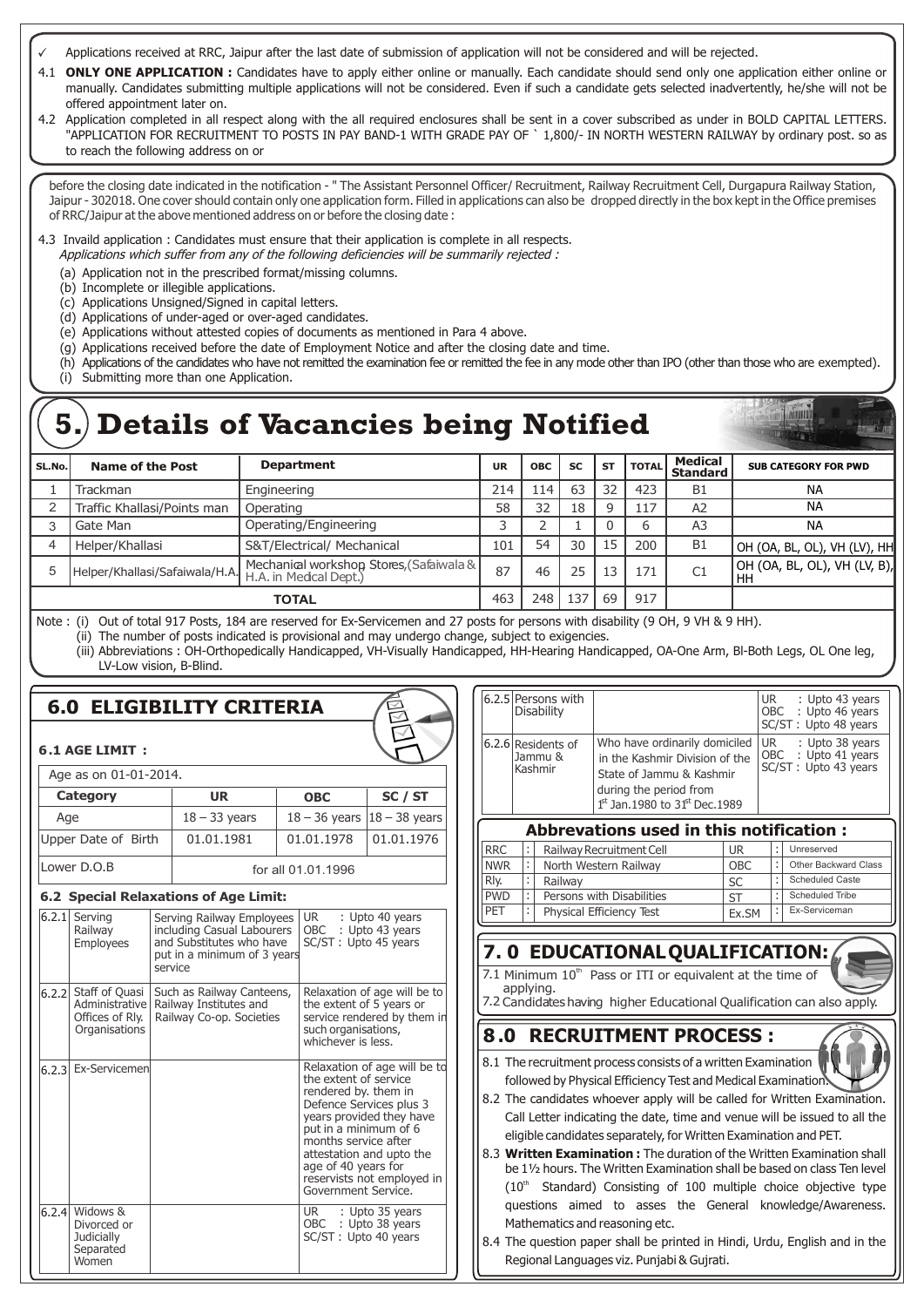- 8.5 **Negative marking :** There will be negative marking for wrong answers. 1/3<sup>rd</sup> mark shall be deducted for each wrong answer i.e. One mark shall be deducted for every three wrong answers.
- 8.6 Selection is made based on merit. Shortlisted candidates will be called for Document Verification based on their merit position, availability of vacancies and reservation rules. The candidates may note that qualifying in Written Examination and PET does not automatically entitle them appointment in Railways.
- 8.7 Only those candidates who submit the original certificates/ documents in support of their eligibility the document verification will be directed for medical examination.

### **9.0 PHYSICAL EFFICIENCY TEST (PET) :**

- 9.1 Based on the performance in the Written Examination required eligible candidate will be called for PET. A separate advice, indicating date, time and venue of PET will be communicated to eligible candidates.
- 9.2 Passing the physical Efficiency Test is mandatory and the same will be qualifying in nature PWD are exempted form PET. The Criterion for the PET will be as under :-

**For Male Candidates :** Should be able to run for a distance of 1000 meters in 4 minute and 15 seconds in one chance. **For Female Candidates :** Should be able to run for a distance in 400 meters in 3 minute and 10 seconds in one chance.

Medica

# **10.0 MEDICAL EXAMINATION :**

#### **10.1 MEDICAL CLASSIFICATION STANDARDS :**

- A-2 Physically fit in all respects. Visual Standards Distant Vision: 6/9, 6/9 without glasses (no Fogging Test). Near Vision: Sn.0.6,0.6 without glasses.
- A-3 Physically fit in all respects. Visual Standards Distant Vision:6/9,6/9 with or without glasses. Power of lenses not to exceed 2D. Near Vision: Sn.0.6, 0.6 with or without glasses.
- B-1 Physically fit in all respects. Visual Standards Distant Vision: 6/9, 6/12 with or without glasses. Power of lenses not to exceed 4D. Near Vision: Sn. 0.6,0.6 with or without glasses when reading or close work is required.
- C-1 Physically fit in all repects. Visual Standards Distant Vision: 6/12, 6/18 with or without glasses. Near Vision: Sn. 0.6, 0.6 with or without glasses when reading or close work is required.

Note :Details and criteris given above are indicative and not exhaustive. Other Medical Tests as required will also be included/conducted. The candidate should be found fit in the Medical Examination conducted by

the Railway Medical authorties since it is mandatory. Only those candidates, who are found fit in the Medical Examination, will be considered for inclusion in the Final Merit List, to the extent of vacancies available under different categories

### **11.0 <b>EXAMINATION FEE:** ₹ 100/-**(Rupees one hundred only).**

- 11.1 Mode of Payment : For the candidates applying online -After registering the application online, the caandidte (other than those specifically exempted), can take print out of challan and remit the examination fee either in any branch of State Bank of India or SBBJ or any of the Post Offices.
- 11.2 For the Candidates applying Offline (Manually) should be paid in the form of crossed Indian Postal Order form any Post Office drawn in favour of "Assistant Personnel Officer (Recruitment) Railway Recruitment Cell, NWR Jaipur. The IPO should not be obtained eariler to the date of issue of Employment Notice.
- 11.3 Candidate Should write the employment No., Name and Postal address in the space provided on IPO.
- 11.4 Remittance of examination fee in any form other than IPO will not be accepted and amount forfeited.

# **12.0 FEE CONCESSIONS :**

Candidates belonging to SC/ST, Ex-Servicemen, Persons with Disabilities, Women, Minority\* communities and Economically Backward Classes\*\* are exempted from payment of Examination Fees. **Note:** \*Minority communities will mean Muslims, Christians, Sikhs, Buddhists and Zorastrians (Parsis). \*\*Economically Backward Classes will mean the candidates whose family income is less than  $\bar{t}$  50,000/- per annum. Authorities competent to issue income certificates for the purose of identifying Economically Backward Classes:-

- (i) District Magistrate or any other Revenue Officer upto level of Tehsildar. (ii) Sitting Member of parliament of Lok Sabha for persons of their own constituency.
- (iii) Below Poverty Line (BPL) Card or any other certificate issued by Central Government under a recognised poverty alleviation programme of Izzat MST issued by Railways.
- (iv)Union Minister may also recommend for any person from anywhere in the country.
- (v) Sitting Member of Parliament of Rajya Sabha for persons of the district in which these MPs normally reside.

**Note :** Candidates claiming 'Fee exemptions' shall submit the certificate in the prescribed format ('Proforma' is available in the website) at the time of Document Verification and enclose a copy of the same with the application form failing which, his/her candidature will be rejected. The Proforma is Annexure-4 for economically backward classes & Proforma Annexure-5 for minority community.

# **13.0 COMMUNITY CERTIFICATE**



13.1 **SC/ST Candidates** : Candidates claiming to belong to SC/ST communities are required to submit Community Certificates from the competent authority in the prescribed format Annexure - 2 at the time of Document Verification and enclose a copy of the same with the application form failing which, his/ her

candidature will be rejected.

13.2 **OBC Candidates :** Candidates claiming to belong to Other Backward Classes are required to submit Community Certificates from the competent authority in the prescribed format Annexure - 3 at the time of Document Verification and enclose a copy of the same with the application form failing which, his/her candidature will be rejected. Further, Community Certificates of candidates belonging to OBC should specifically indicate that the candidate does not belong to persons I sections (Creamy layer).

#### 13.3 **List of Authorties empowered to issue certificate**

1. District Magistrate / Additional District Magistrate / Collector / Deputy Commissioner / Addional Deputy Commissioner / Deputy Collector / Ist Class Stipendiary Magistrate / City Magistrate / Sub Divisional Magistrate / Taluka Magistrate / Executive Magistrate / Extra Assistant Commissioner (Not below the rank of Ist class Stipendiary Magistrate) 2. Chief Presidency Magistrate / Additional Chief Presidency Magistrate / Presidency Magistrate. 3. Revenue Officer not below the rank of Tehsildar. 4. Sub Divisional Officer of the area where the candidate and / or his family ordinarily resides. 5. Administrator / Secretary to Administrator / Development Officer (Lakshadweep islands).

# **14.0 PERSONS WITH DISABILITIES**

DEFINITIONS OF DISABILITIES: Definitions of Categories of disabilities for the purpose of recruitment are given below.

# **14.1 VISUALLY HANDICAPPED**



**DISABLED ACCESS** m.

(a) **Blindness :** "Blindness" refers to a condition where a person suffers form any of the following conditions,

namely:- (i) Total absence of sight, or (ii) visual acuity not exceeding 6/60 or 20/200 (snellen) in the better eye with correcting lenses; or (iii) limitation of

the field of vision subtending an angle of 20 degrees or worse;

(b) **Low vision :** "Persons with low vision" means a person with impairment of visual functioning even after treatment or standard refractive

correction but who uses or is potentially capable of using vision for the planning or execution or a task with appropriate assistive device.

# **14.2 HEARING HANDICAPPED**

**Hearing Impairment :** "Hearing Impairment" means loss of 60 decibels or mor in the better ear in the conversational range of grequencise

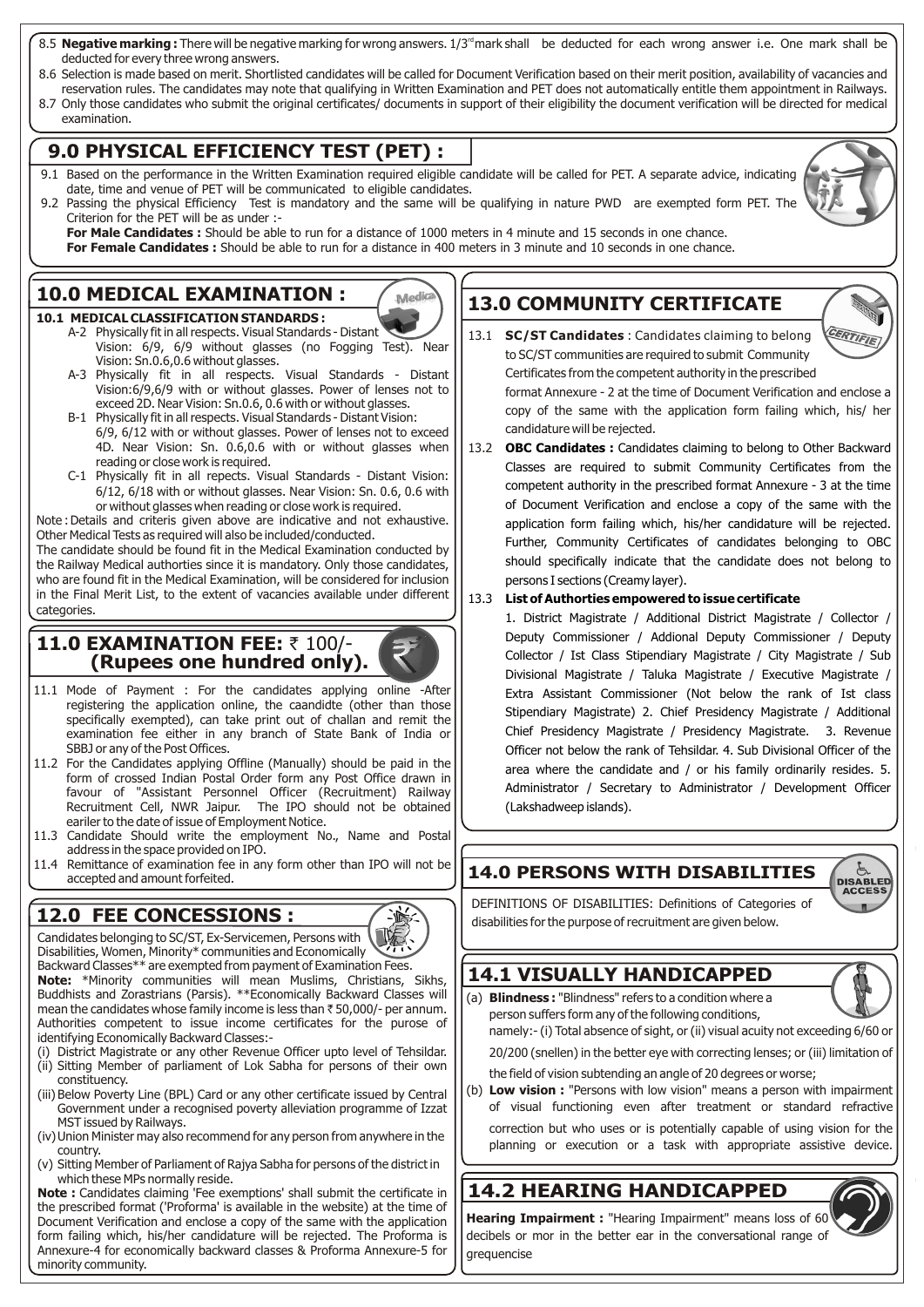### **14.3 ORTHOPAEDICALLY HANDICAPPED**



- (a) **Locomotor disability :** "Locomotor disability" means disability of the bones, joints or muscles leading to substantial restriction of the movement of the limbs or any form of cerebral palsy.
- (b) **Celebral Palsy :** "Cerebral Palsy" means a group of non-progressive conditions of a person characterised by abnormal motor control posture resulting from brain insult or injuries occurring in the pre-natal, peri-natal or infant period of development.
- (c) All the cases of orthopaedically handicapped persons would be covered under the category of "Locomotor disability" or "Cerebral Palsy".
- 14.3.1 DEGREE OF DISABILITY FOR RESERVATION : Only such persons would be eligible for reservation in services/posts who suffer from not less than 40 percent of relevant disability. Candidates should submit a Disability Certificate in the prescribed format issued by the competent authority at the time of Document Verification and enclose a copy of the same with the appliation form failing which his/her candidature will not be treated as persons with disability.
- 14.3.2 COMPETENT AUTHORITY TO ISSUE DISABILITY CERTIFICATE : The competent authority to issue Disability Certificate shall be a MEDICAL BOARD duly constituted by the Central or State Government. The Medical Board shall consist of at least three members out of which at least one shall be a Specialist in the particular field for assessing locomotor/cerebral/visual/hearing disability, as the case may be.
- 14.3.3 SCRIBE FOR VISUALLY HANDICAPPED CANDIDATES : Visually Impaired Candidates / those candidates whose writing speed is affected by Cerebral Palsy can avail the assistance of SCRIBE for writing answers on their behalf. For engaging the SCRIBE, the candidate will have to suitably inform the RRC in advance as per guidelines. The engagement of SCRIBE will be subject to the following conditions:
	- (a) The candidates will have to arrange their own SCRIBES at their own cost during the examination. Separate Admit Cards will be issued to the SCRIBES accompanying the Visually Handicapped candidates. Admit Card should contain the particulars and photograph to the SCRIBE duly signed by him/her.
	- (b) The visually handicapped candidates shall be responsible for any misconduct on the part of SCRIBE brought by him/her. The undertaking, as given as per the format available in the website, should be submitted by the visually handicapped candidates / candidate whose writing speed is affected by Cerebral Palsy, along with his/ her Application Form.
	- (c) Candidates availing the assistance of a SCRIBE shall be eligible for extra time of 20 minutes for every hour of the examination.
- 14.3.4 All one-eyed candidates and VH candidates whose visual degree of disability is less than 40% shall not be considered as visually handicapped person and the provision of engaging SCRIBE shall not be applicable to them.
- 14.3.5 For those, whose disabilities are "Temporary" the disability certificate should be valid for a period of 5 years. The Medical Board should indicate the period of validity of the certificate, where there are chances of variation in the degree of disability. For those with permanent disability, the disability can be shown as "Permanent"
- 14.3.6 After qualifying in the written examination, the Persons with Disabilities are exempted form PET for recruitment to the posts identified suitable for them. Such candidates will have to pass the Medical Examination prescribed for Persons with Disabilities before empanelment.

# **15.0 EX-SERVICEMEN CANDIDATES :**

- 15.1 The term Ex-Serviceman means,"a person who has served in any rank (whether as a combatant or non-combatant) in the regular Army, Navy or Air Force of the indian union but dose not include person who has served Defence Security Corps, the General Reserved Engineering Force, The Lok Sahayak Sena and the Para Military Forces; and
	- (i) Who retired from such service after earning his/her pension; or
	- (ii) Who has been released from such service on medical grounds attributable to Military Service or circumstance beyond his control and awarded medical or other disability pension; or
	- (iii) who has been released, otherwise than on his own request, from such service as a result of reduction in establishment; or
	- (iv) who has been released from such service after completing the specific period or engagement, otherwise than at his own request or by way of dismissal or discharge on account of misconduct or inefficiency, and has been given a gratuity: and includes personnel
- a) Pension holders for continuous embodied service.
- b) Persons with disability attributable to military service and
- c) Gallantry award winners.

Explanation :The persons serving in the armed forces of the Union, who on retirement from service, would come under the category of Ex-Servicemen, may be permtitted to apply for re-employment one year before the completion to the specific terms of engagement and avail themselves of all concessions avail themselves of all concessions available to Ex-Servicemen, but shall not be permitted to leave the uniform until they complete the specified terms of engagement in the Armed Forces of the Union.

- 15.2 Service Personnel who are likely to be discharged form military service
- on or before 01-01-2014 are eligible to apply against this notification. 15.3 Ex-Servicemen are required to clearly indicate all required particulars including Community in the Application Form.
- 15.4 Ex-Servicemen candidates who have already secured employment under Ex-Servicemen Quota in Central/State Government in Group C or D categories will be givien only age relaxation but will not be considered against Ex-Servicemen Quota.
- 15.5 DISCHARGE CERTIFICATE FOR EX-SERVICEMEN: Candidates claiming the benefits under the category of Ex-Servicemen shall produce a copy of Discharge Certificate issued by competent authority at the time of Document Verification and enclose a copy of the same with the application form failing which, his/her candidature will not be treated as Ex-Servicemen.

# **16.0 SERVING EMPLOYEES OF GOVERNMENT/ PUBLIC SECTOR UNDERTAKING INCLUDING RAILWAYS :**

For the candidates applying Online - After registering the application online, the candidate shall intimate the same to his office and the "NO OBJECTION CERTIFICATE" obtained form the employer to be produced at the same of Document Verification. For the candidates applying manually (Offline) should give a declaration that he has intimated the fact of his applying for the exam to his office and in the event of selection he will submit NOC form his employer at the time of Document verification otherwise his candidature may be treated as cancelled.

# **17.0 GENERAL INSTRUCTIONS:**



- 17.1 The candidates should carefully read all the instructions before applying for the post.
- 17.2 The candidate applying in response to this Notification shall ensure that he/she fulfils all eligibility conditions at the time of applying.
- 17.3 The number of vacancies shown in this Notification is provisional and the same is liable to increase or decrease or even become NIL, depending upon the actual needs of the administration.
- 17.4 The candidates admission at all stages of recruitment will be purely provisional, subject to satisfying the prescribed eligibility conditions.
- 17.5 For the certificates in languages other than English or Hindi, the candidate should produce attested translated copy in English/Hindi, at the time of Document Verification.
- 17.6 Mere issue of Call Letter/ Hall Ticket to the candidate will not imply that his or her candiduture has been finally cleared by the RRC, Jaipur.
- 17.7 The RRC, Jaipur is free to reject any application not fulfilling the requisite eligibility conditions and criteria, at any stage of recruitment. If appointed erroneously, such candidates services shall be summarily terminated without assigning any reason.
- 17.8 Railway Recruitment Cell/Jaipur reserves the right to modify the stages of examinations or conduct Re-Examinaiton/RE-PET or cancel part or whole of any recruitment process at any stage, without assigning any reasson.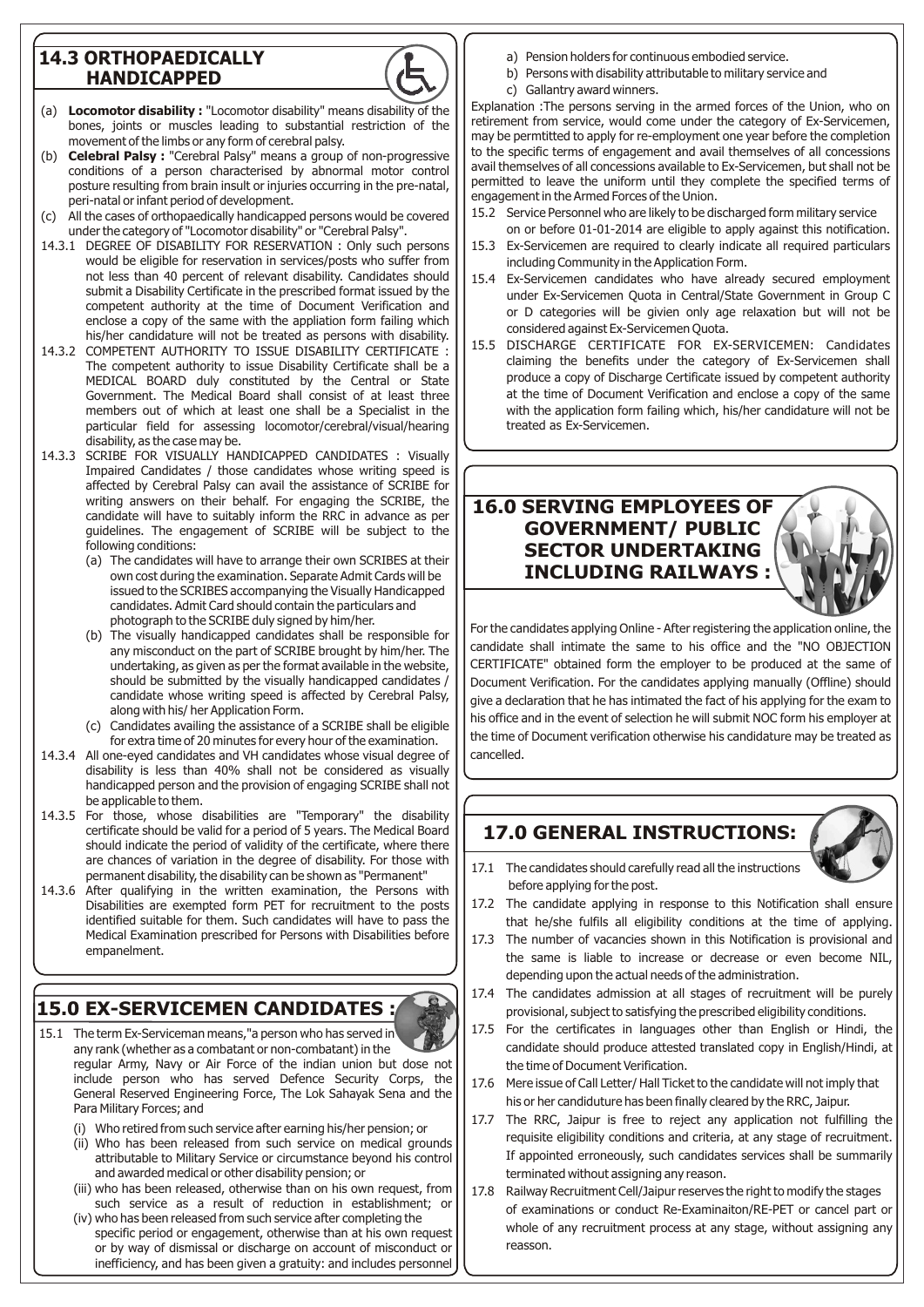- 17.9 Under any circumstances, no damage/loss or refund of Examination Fee will be made.
- 17.10 Candidates must return the OMR Answer Sheet (both Original & Duplicate).
- 17.11 Candidates are advised to ensure in their own interest to have adequate practice in running 1000 (Male)/400(Female) metres before coming for PET
- 17.12 Candidate shall attend the Written Examination and PET on the Date, Time & Venue specified by Railway Recruitment Cell. Any request for Change of date, time & venue will not be entertained.
- 17.13 Travel Expenses: SC/ST candidates alone will be issued with II-Class. Free Pass for their journey form the nearest Railway Station of their residence to the nearest Railway Station to the venue of written Examination and PET. Others will have to make their own arrangements for coming to the venue of Written Examination and PET, etc. No reimbursement of travel expenses will be made on any account.
- 17.14 Accommodation: All the candidates will have to make their own arrangements for their accommodation while coming for Written Examination, PET, Medical Examination and other stages of recruitment process. They must also come prepared to stay for 3 to 4 days, if required. RRC will not make any arrangement for providing accommodation.
- 17.15 Change of address: If there is any change in address of the candidate, the candidate should ensure in his/her own interest to arrange with Post Office concerned for redirection of the communications form old to new address.
- 17.16 In the interest of Administrative exigencies, Selected candidates will be posted anywhere, in any post / Category/ Department of NWR, after successful completion of training, wherever prescribed. The decision of the Railway administration is final.
- 17.17 Candidates who have been debarred from appearing in any of the Railway Recruitment Board/ Railway Recruitment Cell examinations should not apply unless the department period expires before the closing date.

#### **18.0 MISCONDUCT :**

- 18.1 Candidates are warned that the should not furnish any false particulars or suppress any material information while
- filling up the Application Form. 18.2 Misconduct on the part of the candidate at any part of the recruitment process is strictly prohibited.
- 18.3 Candidates shall not bring or attempt to bring any political or other influence to further his/her interest in respect of recruitment.
- 18.4 Indulgence in any such practice will be viewed very seriously and their candidature shall be rejected without any notice.
- 18.5 Candidates may note that if they are found guilty of any one of the following during/after the recruitment process, his/her candidature/appointment is liable to be cancelled/terminated without any notice at any stage. Further, such candidates are liable for criminal prosecution.
	- a) Submitting fabricated/ forged certificates or documents which have been tampered for getting selected or to avail free travel facilities.
	- b) Usign unfair means during the recruitment process.
	- c) Impersonatign or procuring impersonation by any person.
	- d) Misbehaving with the officials the recruitment process.
	- e) Obtaining support/help for his/her candidature by any means.
- 18.6 Taking away the OMR Answer Sheet (either original or duplicate or both) from the examination hall is a misconduct and such candidates candidature is liable for cancellation without any notice.
- 18.7 Decision of Railway Recruitment Cell, Jaipur, In all matters relating to recruitment will be final and binding on the candidates.
- 18.8 All the candidates should send their application well in advance before the closing date or register their application Online before the closing date. The RRC, Jaipur, will not be responsible for any postal delay/wrong delivery/wrong registration online for whatsoever reason, at any stage of the recruitment process.

# **19.0 MISCELLANEOUS :**



- 19.2 In case of dispute, English version of the Employment Notification will be treated as valid.
- 19.3 Candidates are advised to periodically check the website www.nwr.indianrailways.gov.in for the latest information.

# **BEWARE OF JOB RACKETEERS :**



- 1. All recruitments by Railway Recruitment Cell are made purely on merit.
- 2. Railway Recruitment Cell neither conduct any coaching classes nor recommend any books for reference nor have authorised any persons/agencies to recruit or train on its behalf.

# **CHAIRMAN RAILWAY RECRUITMENT CELL, JAIPUR**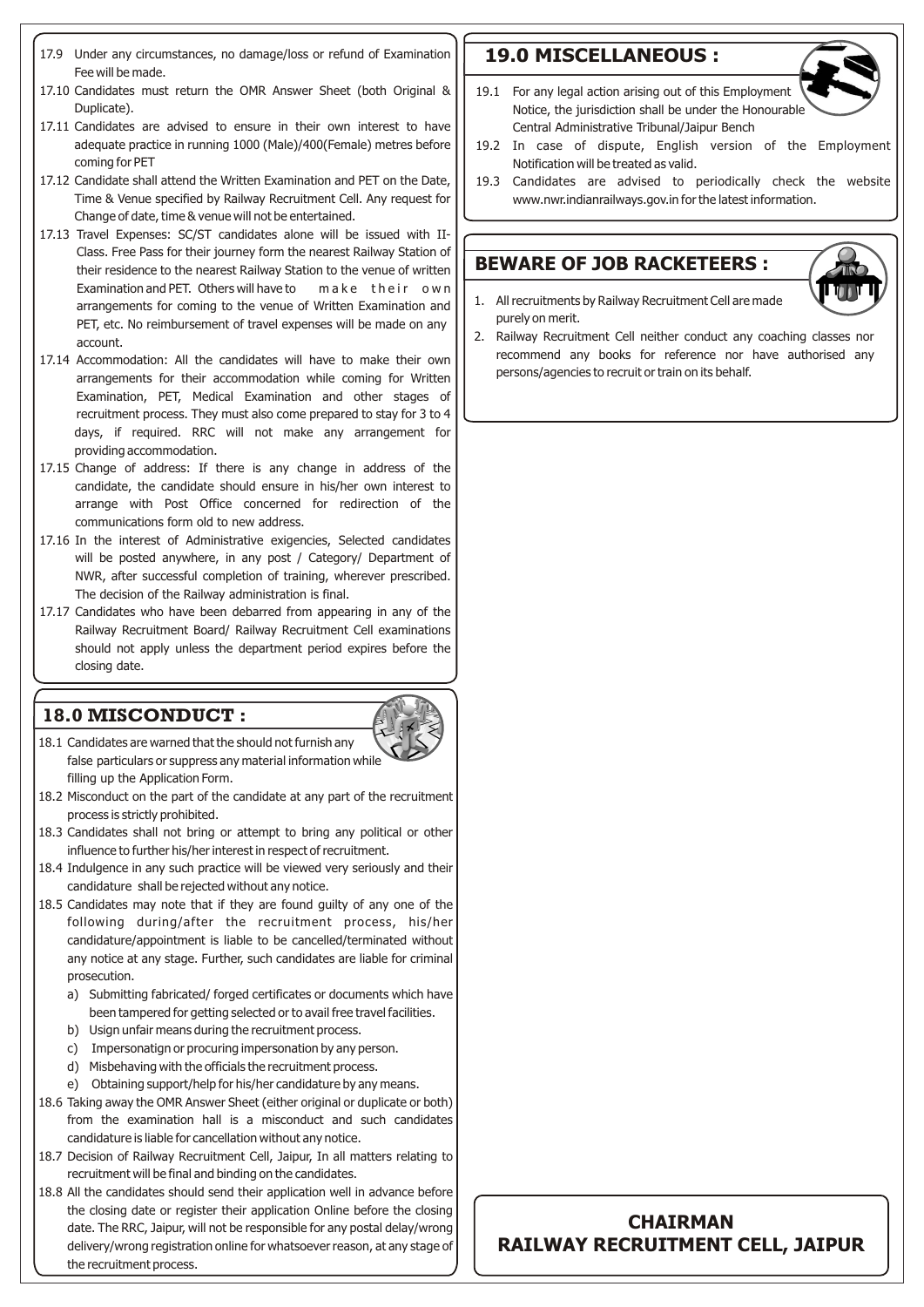| Durgapura Railway Station, Jaipur - 302018<br><b>Application Form</b><br>Read Instructions Carefully, before you start filling up application form. All Columns are Mandatory to fill up.<br>Employment Notice No. 03/2013 (RRC/NWR)<br>For Office Use Only<br>1. First Name (in English Capital Letters)<br>2. Middle Name (in English Capital Letters)<br>3. Last Name (in English Capital Letters)<br>4. Father's / Husband's Name<br>(in English Capital Letters)<br>5. Nationality<br>6. Religion<br>7. Sex   Male   Female<br>8. Marital Staus<br>Married   Unmarried<br>9. Date of Birth Date<br>Month<br>Year<br>10. Community (Tick (P) appropriate column)   UR  OBC   SC   ST<br>(if OBC, SC, ST only)<br>11. Mobile Number<br>12.Email Id<br>13. Nearest Railway Station<br>14. Address for Communication:<br>15. Details of IPO's<br>No.<br>Amount<br>Date<br>District__________<br>Total<br>PIN<br><b>State</b><br>16. Educational Qualifications: $[Tick(\checkmark)$ appropriate column]<br>$\frac{1}{\sqrt{1 + \frac{1}{\sqrt{1 + \frac{1}{\sqrt{1 + \frac{1}{\sqrt{1 + \frac{1}{\sqrt{1 + \frac{1}{\sqrt{1 + \frac{1}{\sqrt{1 + \frac{1}{\sqrt{1 + \frac{1}{\sqrt{1 + \frac{1}{\sqrt{1 + \frac{1}{\sqrt{1 + \frac{1}{\sqrt{1 + \frac{1}{\sqrt{1 + \frac{1}{\sqrt{1 + \frac{1}{\sqrt{1 + \frac{1}{\sqrt{1 + \frac{1}{\sqrt{1 + \frac{1}{\sqrt{1 + \frac{1}{\sqrt{1 + \frac{1}{\sqrt{1 + \frac{1}{\sqrt{1 + \frac{1}{\sqrt{1 +$<br>Non-Technical<br>Technical<br>HSC/SSC<br><b>SSLC/Matric</b><br>ITI<br>Diploma<br><b>Act Apprentice</b><br>Graduate<br>Post Graduate<br>Graduate<br>Post Graduate<br>(For SSLC/Matric. ITI Only)<br>Date of Issue: _______________________Board/Institute: __________________________<br>Certificate No.: The control of the control of the control of the control of the control of the control of the control of the control of the control of the control of the control of the control of the control of the contro<br>17. Tick $(\checkmark)$ appropriate column, if applicable<br>Widow/Divorced/<br>Economically<br>Serving<br>Central/<br>Staff of Quasi<br>Residents of<br>Persons with Disabilities<br>Ex-Serviceman<br><b>Judically</b><br>Weaker<br>Railway<br>Minority<br>State Govt.<br>Administrative<br>Jammu &<br>VH<br>HH<br>OH<br>Seperated Women<br>Section<br>Offices of Railways<br>Kashmir<br><b>Employees</b><br>Employees<br>(Ex-Serviceman Certificate Details)<br>Discharge Book No./Certificate No.: Manual Communication Date of Enrollment in Defence: Manual Communication<br>Total Duration of Service Year ________ Month_____Date ______Date of Retirement ______________________________<br>(Persons with Disabilities Certificate Details)<br>2.<br><u> 1989 - Johann Stein, mars an deus Amerikaansk kommunister (* 1958)</u><br><b>DECLARATION BY THE CANDIDATE</b><br>(Please write the following paragraph in your own running handwriting)<br>of any information being found false. my candidature / appointment is liable to be cancelled/ teminated. | <b>RAILWAY RECRUITMENT CELL - NORTH WESTERN RAILWAY</b>                                                                                      |
|---------------------------------------------------------------------------------------------------------------------------------------------------------------------------------------------------------------------------------------------------------------------------------------------------------------------------------------------------------------------------------------------------------------------------------------------------------------------------------------------------------------------------------------------------------------------------------------------------------------------------------------------------------------------------------------------------------------------------------------------------------------------------------------------------------------------------------------------------------------------------------------------------------------------------------------------------------------------------------------------------------------------------------------------------------------------------------------------------------------------------------------------------------------------------------------------------------------------------------------------------------------------------------------------------------------------------------------------------------------------------------------------------------------------------------------------------------------------------------------------------------------------------------------------------------------------------------------------------------------------------------------------------------------------------------------------------------------------------------------------------------------------------------------------------------------------------------------------------------------------------------------------------------------------------------------------------------------------------------------------------------------------------------------------------------------------------------------------------------------------------------------------------------------------------------------------------------------------------------------------------------------------------------------------------------------------------------------------------------------------------------------------------------------------------------------------------------------------------------------------------------------------------------------------------------------------------------------------------------------------------------------------------------------------------------------------------------------------------------------------------------------------------------------------------------------------------------------------------------------------------------------------------------------------------------------------------------------------------------------------------------------------------------------------------|----------------------------------------------------------------------------------------------------------------------------------------------|
|                                                                                                                                                                                                                                                                                                                                                                                                                                                                                                                                                                                                                                                                                                                                                                                                                                                                                                                                                                                                                                                                                                                                                                                                                                                                                                                                                                                                                                                                                                                                                                                                                                                                                                                                                                                                                                                                                                                                                                                                                                                                                                                                                                                                                                                                                                                                                                                                                                                                                                                                                                                                                                                                                                                                                                                                                                                                                                                                                                                                                                                   |                                                                                                                                              |
|                                                                                                                                                                                                                                                                                                                                                                                                                                                                                                                                                                                                                                                                                                                                                                                                                                                                                                                                                                                                                                                                                                                                                                                                                                                                                                                                                                                                                                                                                                                                                                                                                                                                                                                                                                                                                                                                                                                                                                                                                                                                                                                                                                                                                                                                                                                                                                                                                                                                                                                                                                                                                                                                                                                                                                                                                                                                                                                                                                                                                                                   |                                                                                                                                              |
|                                                                                                                                                                                                                                                                                                                                                                                                                                                                                                                                                                                                                                                                                                                                                                                                                                                                                                                                                                                                                                                                                                                                                                                                                                                                                                                                                                                                                                                                                                                                                                                                                                                                                                                                                                                                                                                                                                                                                                                                                                                                                                                                                                                                                                                                                                                                                                                                                                                                                                                                                                                                                                                                                                                                                                                                                                                                                                                                                                                                                                                   |                                                                                                                                              |
|                                                                                                                                                                                                                                                                                                                                                                                                                                                                                                                                                                                                                                                                                                                                                                                                                                                                                                                                                                                                                                                                                                                                                                                                                                                                                                                                                                                                                                                                                                                                                                                                                                                                                                                                                                                                                                                                                                                                                                                                                                                                                                                                                                                                                                                                                                                                                                                                                                                                                                                                                                                                                                                                                                                                                                                                                                                                                                                                                                                                                                                   |                                                                                                                                              |
|                                                                                                                                                                                                                                                                                                                                                                                                                                                                                                                                                                                                                                                                                                                                                                                                                                                                                                                                                                                                                                                                                                                                                                                                                                                                                                                                                                                                                                                                                                                                                                                                                                                                                                                                                                                                                                                                                                                                                                                                                                                                                                                                                                                                                                                                                                                                                                                                                                                                                                                                                                                                                                                                                                                                                                                                                                                                                                                                                                                                                                                   |                                                                                                                                              |
|                                                                                                                                                                                                                                                                                                                                                                                                                                                                                                                                                                                                                                                                                                                                                                                                                                                                                                                                                                                                                                                                                                                                                                                                                                                                                                                                                                                                                                                                                                                                                                                                                                                                                                                                                                                                                                                                                                                                                                                                                                                                                                                                                                                                                                                                                                                                                                                                                                                                                                                                                                                                                                                                                                                                                                                                                                                                                                                                                                                                                                                   |                                                                                                                                              |
|                                                                                                                                                                                                                                                                                                                                                                                                                                                                                                                                                                                                                                                                                                                                                                                                                                                                                                                                                                                                                                                                                                                                                                                                                                                                                                                                                                                                                                                                                                                                                                                                                                                                                                                                                                                                                                                                                                                                                                                                                                                                                                                                                                                                                                                                                                                                                                                                                                                                                                                                                                                                                                                                                                                                                                                                                                                                                                                                                                                                                                                   |                                                                                                                                              |
|                                                                                                                                                                                                                                                                                                                                                                                                                                                                                                                                                                                                                                                                                                                                                                                                                                                                                                                                                                                                                                                                                                                                                                                                                                                                                                                                                                                                                                                                                                                                                                                                                                                                                                                                                                                                                                                                                                                                                                                                                                                                                                                                                                                                                                                                                                                                                                                                                                                                                                                                                                                                                                                                                                                                                                                                                                                                                                                                                                                                                                                   |                                                                                                                                              |
|                                                                                                                                                                                                                                                                                                                                                                                                                                                                                                                                                                                                                                                                                                                                                                                                                                                                                                                                                                                                                                                                                                                                                                                                                                                                                                                                                                                                                                                                                                                                                                                                                                                                                                                                                                                                                                                                                                                                                                                                                                                                                                                                                                                                                                                                                                                                                                                                                                                                                                                                                                                                                                                                                                                                                                                                                                                                                                                                                                                                                                                   |                                                                                                                                              |
|                                                                                                                                                                                                                                                                                                                                                                                                                                                                                                                                                                                                                                                                                                                                                                                                                                                                                                                                                                                                                                                                                                                                                                                                                                                                                                                                                                                                                                                                                                                                                                                                                                                                                                                                                                                                                                                                                                                                                                                                                                                                                                                                                                                                                                                                                                                                                                                                                                                                                                                                                                                                                                                                                                                                                                                                                                                                                                                                                                                                                                                   |                                                                                                                                              |
|                                                                                                                                                                                                                                                                                                                                                                                                                                                                                                                                                                                                                                                                                                                                                                                                                                                                                                                                                                                                                                                                                                                                                                                                                                                                                                                                                                                                                                                                                                                                                                                                                                                                                                                                                                                                                                                                                                                                                                                                                                                                                                                                                                                                                                                                                                                                                                                                                                                                                                                                                                                                                                                                                                                                                                                                                                                                                                                                                                                                                                                   | Certificate No.: __________________Date of Issue:____________Place of Issue:__________________________________                               |
|                                                                                                                                                                                                                                                                                                                                                                                                                                                                                                                                                                                                                                                                                                                                                                                                                                                                                                                                                                                                                                                                                                                                                                                                                                                                                                                                                                                                                                                                                                                                                                                                                                                                                                                                                                                                                                                                                                                                                                                                                                                                                                                                                                                                                                                                                                                                                                                                                                                                                                                                                                                                                                                                                                                                                                                                                                                                                                                                                                                                                                                   |                                                                                                                                              |
|                                                                                                                                                                                                                                                                                                                                                                                                                                                                                                                                                                                                                                                                                                                                                                                                                                                                                                                                                                                                                                                                                                                                                                                                                                                                                                                                                                                                                                                                                                                                                                                                                                                                                                                                                                                                                                                                                                                                                                                                                                                                                                                                                                                                                                                                                                                                                                                                                                                                                                                                                                                                                                                                                                                                                                                                                                                                                                                                                                                                                                                   |                                                                                                                                              |
|                                                                                                                                                                                                                                                                                                                                                                                                                                                                                                                                                                                                                                                                                                                                                                                                                                                                                                                                                                                                                                                                                                                                                                                                                                                                                                                                                                                                                                                                                                                                                                                                                                                                                                                                                                                                                                                                                                                                                                                                                                                                                                                                                                                                                                                                                                                                                                                                                                                                                                                                                                                                                                                                                                                                                                                                                                                                                                                                                                                                                                                   |                                                                                                                                              |
|                                                                                                                                                                                                                                                                                                                                                                                                                                                                                                                                                                                                                                                                                                                                                                                                                                                                                                                                                                                                                                                                                                                                                                                                                                                                                                                                                                                                                                                                                                                                                                                                                                                                                                                                                                                                                                                                                                                                                                                                                                                                                                                                                                                                                                                                                                                                                                                                                                                                                                                                                                                                                                                                                                                                                                                                                                                                                                                                                                                                                                                   |                                                                                                                                              |
|                                                                                                                                                                                                                                                                                                                                                                                                                                                                                                                                                                                                                                                                                                                                                                                                                                                                                                                                                                                                                                                                                                                                                                                                                                                                                                                                                                                                                                                                                                                                                                                                                                                                                                                                                                                                                                                                                                                                                                                                                                                                                                                                                                                                                                                                                                                                                                                                                                                                                                                                                                                                                                                                                                                                                                                                                                                                                                                                                                                                                                                   |                                                                                                                                              |
|                                                                                                                                                                                                                                                                                                                                                                                                                                                                                                                                                                                                                                                                                                                                                                                                                                                                                                                                                                                                                                                                                                                                                                                                                                                                                                                                                                                                                                                                                                                                                                                                                                                                                                                                                                                                                                                                                                                                                                                                                                                                                                                                                                                                                                                                                                                                                                                                                                                                                                                                                                                                                                                                                                                                                                                                                                                                                                                                                                                                                                                   |                                                                                                                                              |
|                                                                                                                                                                                                                                                                                                                                                                                                                                                                                                                                                                                                                                                                                                                                                                                                                                                                                                                                                                                                                                                                                                                                                                                                                                                                                                                                                                                                                                                                                                                                                                                                                                                                                                                                                                                                                                                                                                                                                                                                                                                                                                                                                                                                                                                                                                                                                                                                                                                                                                                                                                                                                                                                                                                                                                                                                                                                                                                                                                                                                                                   |                                                                                                                                              |
|                                                                                                                                                                                                                                                                                                                                                                                                                                                                                                                                                                                                                                                                                                                                                                                                                                                                                                                                                                                                                                                                                                                                                                                                                                                                                                                                                                                                                                                                                                                                                                                                                                                                                                                                                                                                                                                                                                                                                                                                                                                                                                                                                                                                                                                                                                                                                                                                                                                                                                                                                                                                                                                                                                                                                                                                                                                                                                                                                                                                                                                   |                                                                                                                                              |
|                                                                                                                                                                                                                                                                                                                                                                                                                                                                                                                                                                                                                                                                                                                                                                                                                                                                                                                                                                                                                                                                                                                                                                                                                                                                                                                                                                                                                                                                                                                                                                                                                                                                                                                                                                                                                                                                                                                                                                                                                                                                                                                                                                                                                                                                                                                                                                                                                                                                                                                                                                                                                                                                                                                                                                                                                                                                                                                                                                                                                                                   |                                                                                                                                              |
|                                                                                                                                                                                                                                                                                                                                                                                                                                                                                                                                                                                                                                                                                                                                                                                                                                                                                                                                                                                                                                                                                                                                                                                                                                                                                                                                                                                                                                                                                                                                                                                                                                                                                                                                                                                                                                                                                                                                                                                                                                                                                                                                                                                                                                                                                                                                                                                                                                                                                                                                                                                                                                                                                                                                                                                                                                                                                                                                                                                                                                                   |                                                                                                                                              |
|                                                                                                                                                                                                                                                                                                                                                                                                                                                                                                                                                                                                                                                                                                                                                                                                                                                                                                                                                                                                                                                                                                                                                                                                                                                                                                                                                                                                                                                                                                                                                                                                                                                                                                                                                                                                                                                                                                                                                                                                                                                                                                                                                                                                                                                                                                                                                                                                                                                                                                                                                                                                                                                                                                                                                                                                                                                                                                                                                                                                                                                   |                                                                                                                                              |
|                                                                                                                                                                                                                                                                                                                                                                                                                                                                                                                                                                                                                                                                                                                                                                                                                                                                                                                                                                                                                                                                                                                                                                                                                                                                                                                                                                                                                                                                                                                                                                                                                                                                                                                                                                                                                                                                                                                                                                                                                                                                                                                                                                                                                                                                                                                                                                                                                                                                                                                                                                                                                                                                                                                                                                                                                                                                                                                                                                                                                                                   |                                                                                                                                              |
|                                                                                                                                                                                                                                                                                                                                                                                                                                                                                                                                                                                                                                                                                                                                                                                                                                                                                                                                                                                                                                                                                                                                                                                                                                                                                                                                                                                                                                                                                                                                                                                                                                                                                                                                                                                                                                                                                                                                                                                                                                                                                                                                                                                                                                                                                                                                                                                                                                                                                                                                                                                                                                                                                                                                                                                                                                                                                                                                                                                                                                                   |                                                                                                                                              |
|                                                                                                                                                                                                                                                                                                                                                                                                                                                                                                                                                                                                                                                                                                                                                                                                                                                                                                                                                                                                                                                                                                                                                                                                                                                                                                                                                                                                                                                                                                                                                                                                                                                                                                                                                                                                                                                                                                                                                                                                                                                                                                                                                                                                                                                                                                                                                                                                                                                                                                                                                                                                                                                                                                                                                                                                                                                                                                                                                                                                                                                   |                                                                                                                                              |
|                                                                                                                                                                                                                                                                                                                                                                                                                                                                                                                                                                                                                                                                                                                                                                                                                                                                                                                                                                                                                                                                                                                                                                                                                                                                                                                                                                                                                                                                                                                                                                                                                                                                                                                                                                                                                                                                                                                                                                                                                                                                                                                                                                                                                                                                                                                                                                                                                                                                                                                                                                                                                                                                                                                                                                                                                                                                                                                                                                                                                                                   |                                                                                                                                              |
|                                                                                                                                                                                                                                                                                                                                                                                                                                                                                                                                                                                                                                                                                                                                                                                                                                                                                                                                                                                                                                                                                                                                                                                                                                                                                                                                                                                                                                                                                                                                                                                                                                                                                                                                                                                                                                                                                                                                                                                                                                                                                                                                                                                                                                                                                                                                                                                                                                                                                                                                                                                                                                                                                                                                                                                                                                                                                                                                                                                                                                                   |                                                                                                                                              |
|                                                                                                                                                                                                                                                                                                                                                                                                                                                                                                                                                                                                                                                                                                                                                                                                                                                                                                                                                                                                                                                                                                                                                                                                                                                                                                                                                                                                                                                                                                                                                                                                                                                                                                                                                                                                                                                                                                                                                                                                                                                                                                                                                                                                                                                                                                                                                                                                                                                                                                                                                                                                                                                                                                                                                                                                                                                                                                                                                                                                                                                   | I hereby declare that all the particulars given in this Application are true and correct to the best of my knowledge and belief In the event |
|                                                                                                                                                                                                                                                                                                                                                                                                                                                                                                                                                                                                                                                                                                                                                                                                                                                                                                                                                                                                                                                                                                                                                                                                                                                                                                                                                                                                                                                                                                                                                                                                                                                                                                                                                                                                                                                                                                                                                                                                                                                                                                                                                                                                                                                                                                                                                                                                                                                                                                                                                                                                                                                                                                                                                                                                                                                                                                                                                                                                                                                   |                                                                                                                                              |
|                                                                                                                                                                                                                                                                                                                                                                                                                                                                                                                                                                                                                                                                                                                                                                                                                                                                                                                                                                                                                                                                                                                                                                                                                                                                                                                                                                                                                                                                                                                                                                                                                                                                                                                                                                                                                                                                                                                                                                                                                                                                                                                                                                                                                                                                                                                                                                                                                                                                                                                                                                                                                                                                                                                                                                                                                                                                                                                                                                                                                                                   |                                                                                                                                              |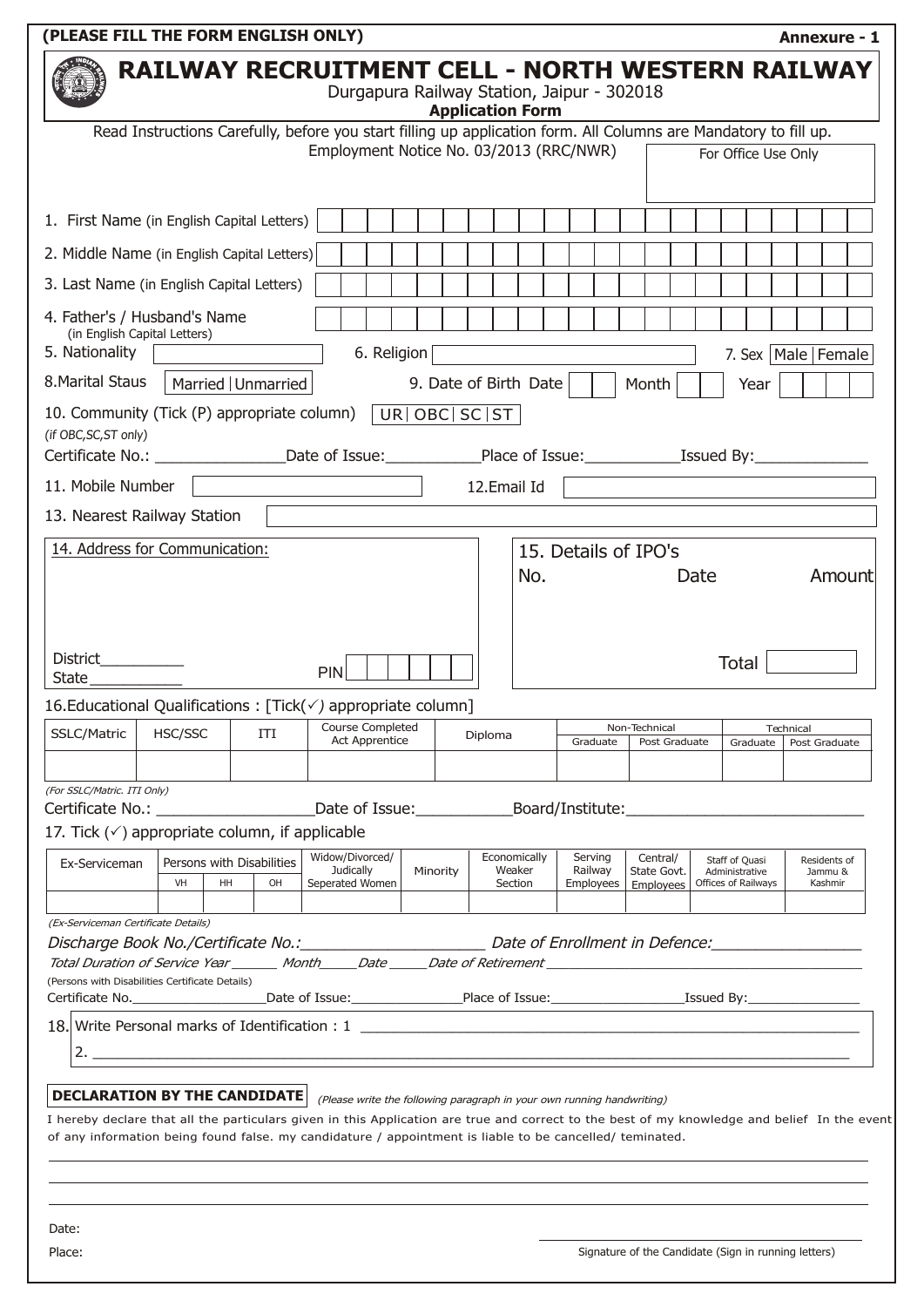The candidates are required to obtain caste certificates in the proper proforma from the appropriate authority and produce the original certificate at the time of verification, failing which he/she may be disqualified. This is strictly required vide Chapter 13 of the Brochure (Published by Govt. of India, Ministry of Personnel, Public Grievances & Pensions Department of Personnel Training, New Delhi). As large number of candidates are producing certificates issued by authority different from the appropriate authority, they are advised to strictly comply with the instructions.

Annexure-2

# **CASTE CERTIFICATE FOR SC/ST CANDIDATES**

# **FORMAT OF CASTE CERTIFICATE FOR SC/ST CANDIDATES (Form of certificate to br produced by Candidate applying for appointment to Post Under the Govt. of India SC/ST)**

| This is to certify that Shri/Smt/Kum* |                                                 | _Son/Daughter* of                                                                                                                                |                |
|---------------------------------------|-------------------------------------------------|--------------------------------------------------------------------------------------------------------------------------------------------------|----------------|
|                                       |                                                 | Of village/town $*$                                                                                                                              |                |
|                                       |                                                 |                                                                                                                                                  | belongs to the |
|                                       |                                                 | Caste/Tribe* which is recognized as a Scheduled                                                                                                  |                |
|                                       | Caste/Scheduled Tribe* under:                   |                                                                                                                                                  |                |
| 1.                                    | The Constitution (Scheduled Caste) order 1950   |                                                                                                                                                  |                |
| 2.                                    | The Constitution (Scheduled Tribes) order, 1950 |                                                                                                                                                  |                |
| 3.                                    |                                                 | The Constitution (Scheduled Caste) (Union Territories order, 1951                                                                                |                |
| 4.                                    |                                                 | The Constitution (Scheduled Tribes) (Union Territories), 1951 (as amended by the scheduled                                                       |                |
|                                       |                                                 | Caste and Scheduled Tribes Lists Modification), Order, 1956 the Bombay Reorganisation Act                                                        |                |
|                                       |                                                 | 1960, the punjab Reorganisation Act, 1966, the State of Himachal Pradesh Act, 1970, the North                                                    |                |
|                                       | 1976.                                           | Eastern Areas Re-organisation Act, 1971, and the Scheduled Tribes Order (Amendment) Act,                                                         |                |
| 5.                                    |                                                 | The Constitution (Jammu and Kashmir) Scheduled Caste Order, 1956.                                                                                |                |
| 6.                                    |                                                 | The constitution (Jammu and Kashmir) Scheduled Tribe Order, 1956                                                                                 |                |
| 7.                                    |                                                 | The Constitution (Andaman and Nicobar Islands) Scheduled Tribes Order 195 s amendment                                                            |                |
|                                       |                                                 | by the scheduled tribes caste and scheduled amendment act 1976.                                                                                  |                |
| 8.                                    |                                                 | The Constitution (Dadra and Nagar Haveli) Scheduled Castes Order, 1962.                                                                          |                |
| 9.                                    |                                                 | The Constitution (Dadra and Nagar Haveli) Scheduled Tribes Order, 1962                                                                           |                |
|                                       |                                                 | 10. The Constitution (Pondicherry) Scheduled Castes Order, 1964                                                                                  |                |
|                                       |                                                 | 11. The Constitution Scheoduled Tribes(Utter Pradesh) order, 1967                                                                                |                |
|                                       |                                                 | 12. The Constitution (Goa, Daman and Diu) Scheduled Tribes Order, 1968                                                                           |                |
|                                       |                                                 | 13. The Constitution (Goa, Daman and Diu) Scheduled Tribes Order, 1968                                                                           |                |
|                                       |                                                 | 14. The Constitution (Nagaland) Scheduled Tribes Order, 1970                                                                                     |                |
|                                       |                                                 | 15. The Constitution (Sikkim) Scheduled Caste Order, 1978                                                                                        |                |
|                                       |                                                 | 16. The Constitution (Sikkim) Scheduled Tribes Order, 1978                                                                                       |                |
|                                       |                                                 | 17. The Constitution (Jammu and Kashmir) Scheduled Tribes Order, 1989                                                                            |                |
|                                       |                                                 | 18. The Constitution (Scheduled Castes) Order (Amendment) Act, 1990<br>19. The Constitution (Scheduled Tribes) Order (Amendment) Ordinance, 1991 |                |
|                                       |                                                 | 20. The Constitution (Scheduled Castes) Order (Second Amendment) Act, 1991                                                                       |                |
|                                       |                                                 | 21. The Consitution (Schduled Tribes) Order (Amendment) Ordinance, 1996                                                                          |                |
|                                       |                                                 |                                                                                                                                                  |                |
|                                       |                                                 |                                                                                                                                                  |                |
|                                       |                                                 |                                                                                                                                                  |                |
|                                       |                                                 |                                                                                                                                                  |                |
|                                       |                                                 |                                                                                                                                                  |                |
|                                       |                                                 | Designation (with seal of office)                                                                                                                |                |

Please quote specific presidential order(\*) Delete the paragraph which is not applicable.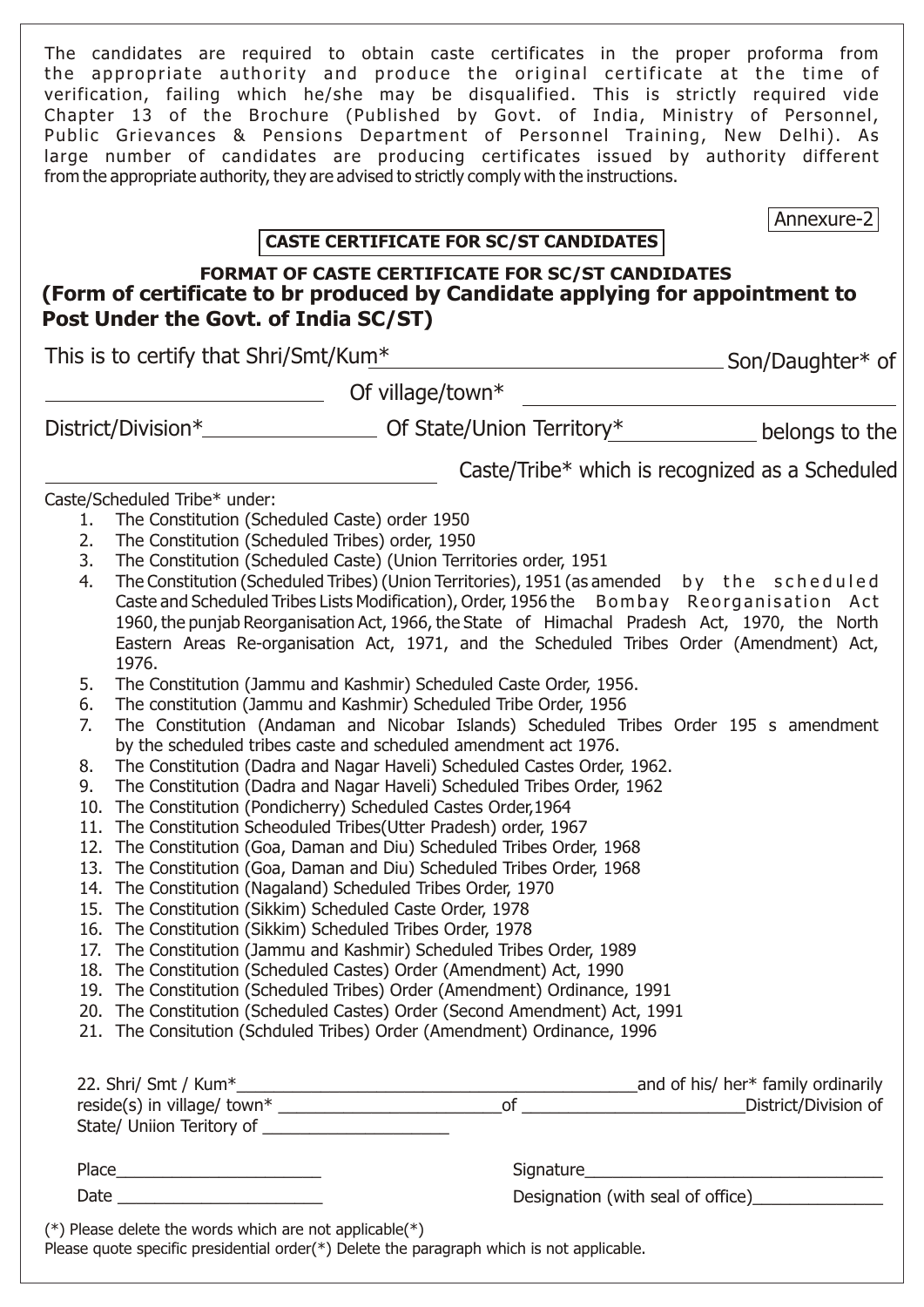Annexure-3

### **OBC CERTIFICATE**

#### **Form of Certificate to be produced by Other Backward Classes applying for appointment to posts under the Government of India.**

| 1) | Resolution No. 12011/68/93-BCC dated 10 <sup>th</sup> September 1993, published in the Gazette of India - Extraordinary - part          |  |
|----|-----------------------------------------------------------------------------------------------------------------------------------------|--|
|    | 1, Section 1, No. 186 dated $13th$ September 1993.                                                                                      |  |
| 2) | Resolution No. 12011/9/94-BCC dated 19th October 1994, published in the Gazette of India - Extraordinary - part 1,                      |  |
|    | Section 1 No. 163, dated 20 <sup>th</sup> October 1994.                                                                                 |  |
| 3) | Resolution No. 12011/7/95-BCC, dated 24 <sup>th</sup> May, 1995, published in Gazette of India - Extraordinary -part 1, Section 1,      |  |
|    | No. 88, dated 25 <sup>th</sup> May 1995.                                                                                                |  |
| 4) | Resolution No. 12011/44/96-BCC, dated 6th December 1996, published in Gazette of India -Extraordinary - part, Section                   |  |
|    | 1, No. 210, dated $11th$ December 1996.                                                                                                 |  |
| 5) | Resolution No. 12011/68/93-BCC, published in Gazette of India - Extraordinary - No.129, dated the 8 $^{\circ}$<br>July 1997.            |  |
| 6) | Resolution No. 12011/12/96-BCC, published in Gazette of India - Extraordinary - No. 164, dated the $1^{st}$ Sept 1997.                  |  |
| 7) | Resolution No. 12011/99/94-BCC, published in Gazette of India - Extraordinary - No. 236, dated the 11 <sup>th</sup><br>1997.<br>Dec     |  |
| 8) | Dec 1997.<br>Resolution No. 12011/13/97-BCC, published in Gazette of India - Extraordinary - No. 239, dated the $3rd$                   |  |
| 9) | 1998.<br>Resolution No. 12011/12/96-BCC, published in Gazette of India - Extraordinary - No. 166, dated the 3 <sup>rd</sup><br>Aug      |  |
|    | 1998.<br>10) Resolution No. 12011/68/93-BCC, published in Gazette of India - Extraordinary - No. 171, dated the 6 <sup>th</sup><br>Aug  |  |
|    | 1999.<br>11) Resolution No. 12011/68/98-BCC, published in Gazette of India - Extraordinary - No. 241, dated the 27 <sup>th</sup><br>Oct |  |
|    | Dec 1999.<br>12) Resolution No. 12011/88/98-BCC, published in Gazette of India - Extraordinary - No. 271, dated the 6 <sup>th</sup>     |  |
|    | 13) Resolution No. 12011/36/99-BCC, published in Gazette of India - Extraordinary - No. 71, dated the 4 <sup>th</sup><br>2000.<br>April |  |

Shri/ Smt./Kumari ........................................................................ and/or his/her family ordinarily reside(s) in the .............................................. District/ Division of the ................................................ State. This is also to certify that he/she does not belong to the persons/sections (Creamy Layer) mentioned in column 3 of the Schedule to the Government of India, Department of Personnel & Training OM NO. 36012/22/93 - Estt (SCT) date8.9.1993 and OM No. 36033/3/2001-Estt (RES), dated 09.03.2004. Modified vide Govt. of India, department of Personnel and Training.

Palce : Dated : Sign. of District Magistrate/ Dy. Commissioner etc. (with Seal of Office)

Seal

Note : The term 'ordinarily' used here will have the same meaning as in section 20 of the Representation of Peoples Act., 1950.